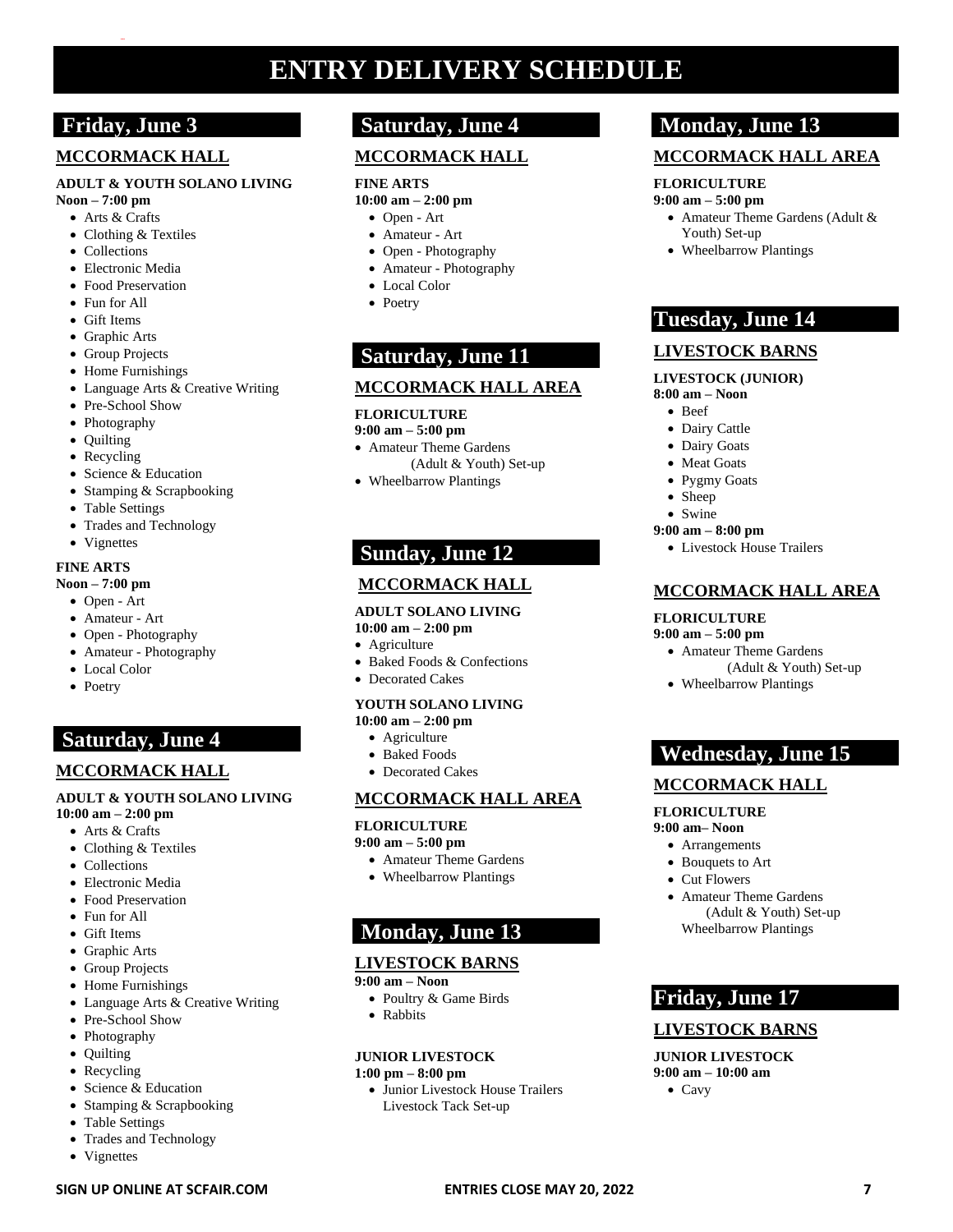# **JUDGING SCHEDULE**

# **Monday, June 6 & Tuesday, June 7**

## **MCCORMACK HALL**

#### **ADULT & YOUTH SOLANO LIVING**

#### **10:00 am**

- Arts & Crafts
- Clothing & Textiles
- Collections
- Electronic Media
- Food Preservation
- Fun for All
- Gift Items
- Graphic Arts
- Group Projects
- Home Furnishings
- Language Arts & Creative Writing
- Photography
- Quilting
- Recycling
- Science & Education
- Stamping & Scrapbooking
- Table Settings
- Pre-School Show
- Trades and Technology
- Vignettes

## **FINE ARTS**

#### **10:00 am**

- Open Art
- Amateur Art
- Professional Photography
- Amateur Photography
- Local Color
- Poetry

# **Sunday, June 12**

### **MCCORMACK HALL**

#### **ADULT & YOUTH SOLANO LIVING 1:00 pm**

- Agriculture
- Baked Foods & Confections
- Decorated Cakes

# **Monday, June 13**

### **LIVESTOCK BARNS**

#### **JUNIOR LIVESTOCK**

#### **At time of arrival (9am – Noon)**

• Junior Livestock Weigh-In o Ducks, Quail, Poultry, Rabbits, Turkeys

# **Tuesday, June 14**

# **LIVESTOCK BARNS**

#### **JUNIOR LIVESTOCK**

**At time of arrival (8am – Noon)**  • Junior Livestock Weigh-In

# o Swine, Goats, Sheep, Beef

- **2:00 pm**
- Brand Inspections Market Beef **4:00 pm**
- Junior Exhibitor Meeting Sheep Show Ring

#### **5:00 pm**

• Supreme Exhibitor Test/Interviews

# **Wednesday, June 15**

### **MCCORMACK HALL**

#### **FLORICULTURE**

#### **1:00 pm**

- Arrangements
- Bouquets to Art
- Cut Flowers
- Container Grown Plants • Amateur Theme Gardens
- (Adult & Youth)
- Wheelbarrow Plantings

#### **YOUTH SOLANO LIVING**

#### **1:00 pm**

• Youth Horticulture

#### **LIVESTOCK BARNS**

#### **JUNIOR LIVESTOCK 9:00 am**

- Poultry Show
- o Market, Breeding
- o 4-H Showmanship
- o FFA Showmanship

#### **JUNIOR LIVESTOCK**

#### **12:00 Noon**

- Sheep Show
	- o 4-H Showmanship
	- o 4-H Market o FFA Showmanship
	- o FFA Market
	- o Breeding
- 

#### **JUNIOR LIVESTOCK 4:00 pm**

- Dairy Goat Show
	- o 4-H Showmanship
	- o FFA Showmanship

**SIGN UP ONLINE AT SCFAIR.COM ENTRIES CLOSE MAY 20, 2022 8**

o Breeding

# **Thursday, June 16**

### **LIVESTOCK BARNS**

#### **JUNIOR LIVESTOCK 9:00 am**

# • Swine Show

- - o 4-H Showmanship o 4-H Market
	- o FFA Showmanship
	- o FFA Market
	- o Breeding

#### **JUNIOR LIVESTOCK**

o Breeding

• Beef Cattle Show o 4-H Showmanship o 4-H Market o FFA Showmanship o FFA Market o Breeding

• Meat Goat Show o 4-H Showmanship o 4-H Market o FFA Showmanship o FFA Market o Breeding

**MCCORMACK HALL YOUTH SOLANO LIVING**

• Awards Ceremony

**Friday, June 17**

• Rabbit Show

• Cavy Show

o Breeding

• Pygmy Goat Show

o Breeding

o 4-H Showmanship o FFA Showmanship

• Dog Show

**LIVESTOCK BARNS JUNIOR LIVESTOCK**

> o Market, Breeding o 4-H Showmanship o FFA Showmanship

> o 4-H Showmanship o FFA Showmanship

**1:00 pm**

**4:00 pm**

**7:00 pm**

**9:00 am**

**10:00 am** 

**Noon**

**4:00 pm**

- Dairy Cattle Show
- o 4-H Showmanship
- o FFA Showmanship

**Immediately following Dairy Cattle**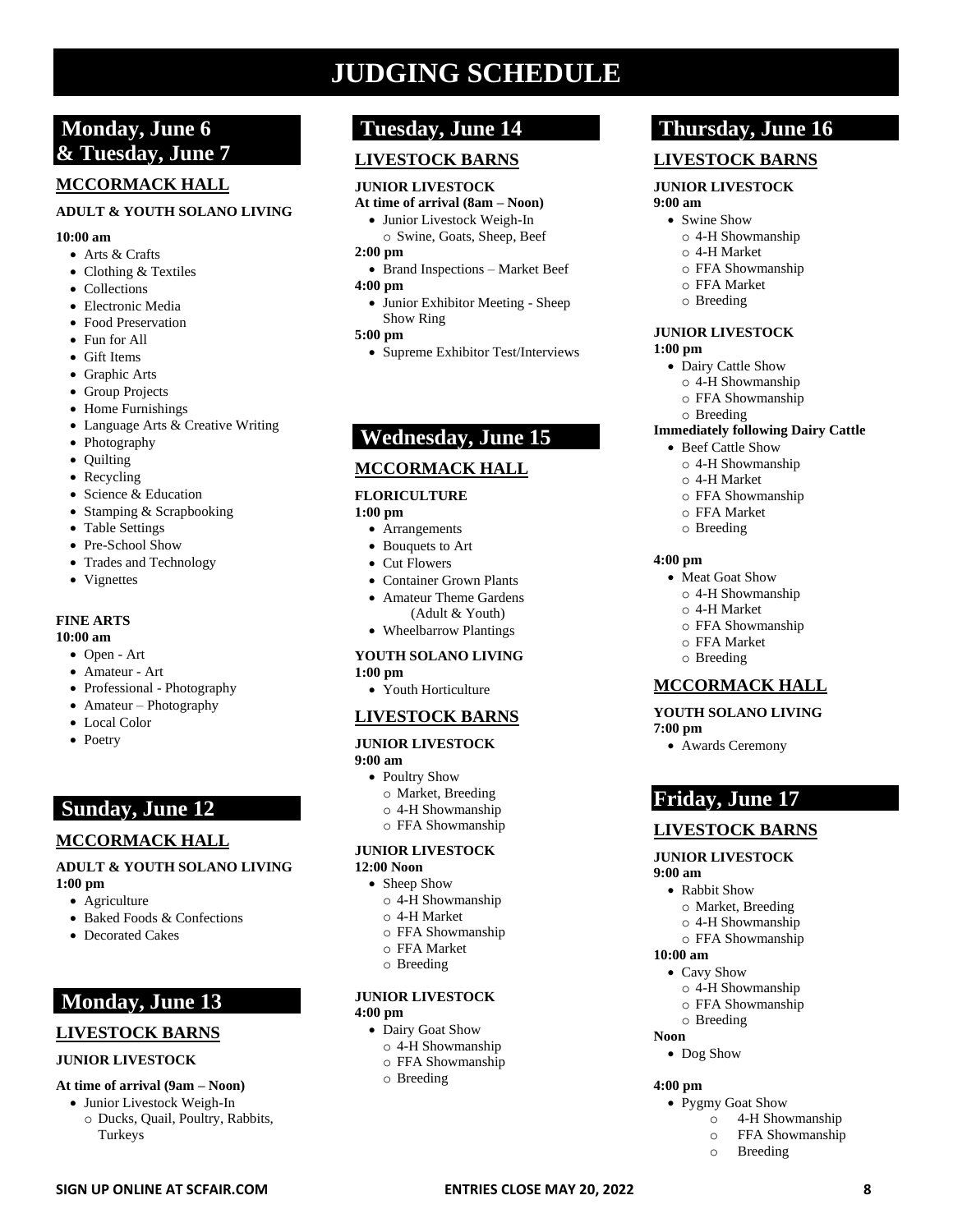# **Saturday, June 18**

#### **LIVESTOCK BARNS**

#### **JUNIOR LIVESTOCK 1:30 pm**

• Jack & Bernice Newell Memorial Junior Livestock Auction

# **JUDGING SCHEDULE**

# **Sunday, June 19**

# **LIVESTOCK BARNS**

#### **JUNIOR LIVESTOCK 9:00 am**

• Large Animal Supreme Showmanship

#### **11:00 am**

• Small Animal Supreme Showmanship

#### **1:00 pm**

• Livestock Exhibitor BBQ & Awards

# **RELEASE SCHEDULE**

# **Friday, June 17**

### **JUNIOR LIVESTOCK**

- Dogs at conclusion of show
- Cavies at conclusion of show

# **Sunday, June 19**

## **LIVESTOCK**

**6:00 pm**

- Beef Cattle
- Dairy Cattle
- Dairy Goats
- Meat Goats
- Poultry & Game Birds
- Rabbits
- Sheep
- Swine

# **Monday, June 20**

# **MCCORMACK HALL**

#### **ADULT & YOUTH SOLANO LIVING Noon – 7:00 pm**

### • Arts & Crafts

- Clothing & Textiles
- Collections
- Electronic Media
- Food Preservation
- Fun for All
- Gift Items
- Graphic Arts
- Group Projects
- Home Furnishings
- Language Arts & Creative Writing
- Pre-School Show
- Photography
- Quilting
- Recycling
- Science & Education
- Stamping & Scrapbooking
- Table Settings
- Trades and Technology
- **Vignettes**

# **Monday, June 20**

### **MCCORMACK HALL**

#### **FINE ARTS**

#### **Noon – 7:00 pm**

- Open Art
- Amateur Art
- Open Photography
- Amateur Photography
- Local
- Poetry

#### **FLORICULTURE**

#### **Noon – 7:00 pm**

- Arrangements
- Bouquets to Art
- Container Plants
- Cut Flowers
- Amateur Gardens
- Wheelbarrow Plantings